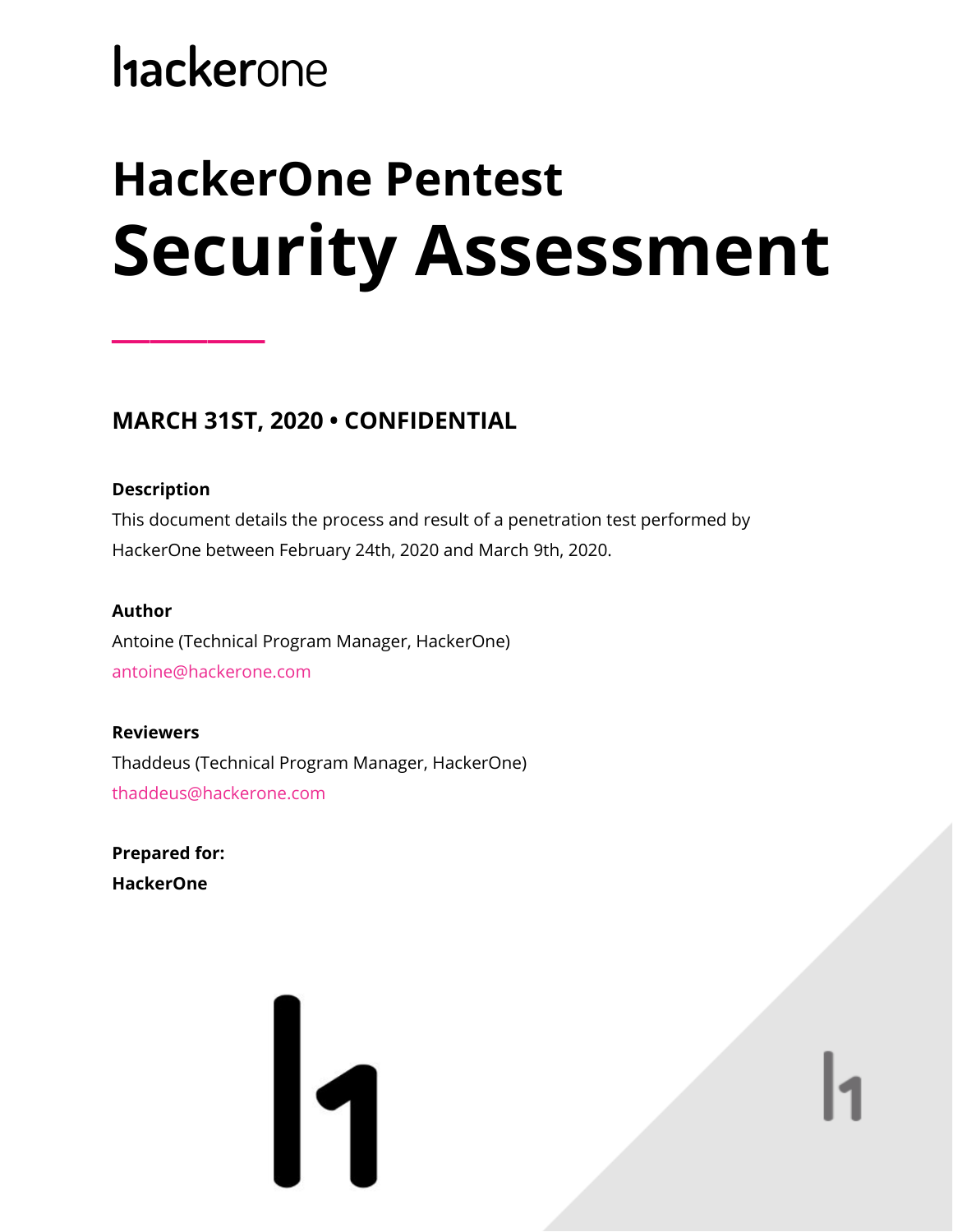# **Table of Contents**

| <b>1. Executive Summary</b>                   | $\overline{2}$ |
|-----------------------------------------------|----------------|
| <b>State of Security</b>                      | 3              |
| Recommendations                               | 4              |
| 2. Methodology                                | 5              |
| 2.1 Preparation phase                         | 5              |
| 2.1.1 Scope                                   | 6              |
| 2.1.2 Test plan                               | 6              |
| 2.2 Testing phase                             | 6              |
| 2.2.1 Information gathering & reconnaissance  | 6              |
| 2.2.2 Penetration testing & exploitation      | 7              |
| 2.3 Retesting phase                           | 8              |
| 2.4 Reporting phase                           | 8              |
| 2.5 Vulnerability classification and severity | 8              |
| 2.6 HackerOne staff                           | 9              |
| 2.7 HackerOne security testing team           | 10             |
| 3. Findings                                   | 11             |
| 3.1 Findings Overview                         | 11             |
| 3.2 Asset: https://hackerone.com              | 13             |
| 3.2.1 Asset Summary                           | 13             |
| 3.2.2 Vulnerability Summary                   | 14             |
| <b>4. Remediation Status</b>                  | 15             |
| <b>Appendix A</b>                             | 16             |
| HackerOne researchers                         | 16             |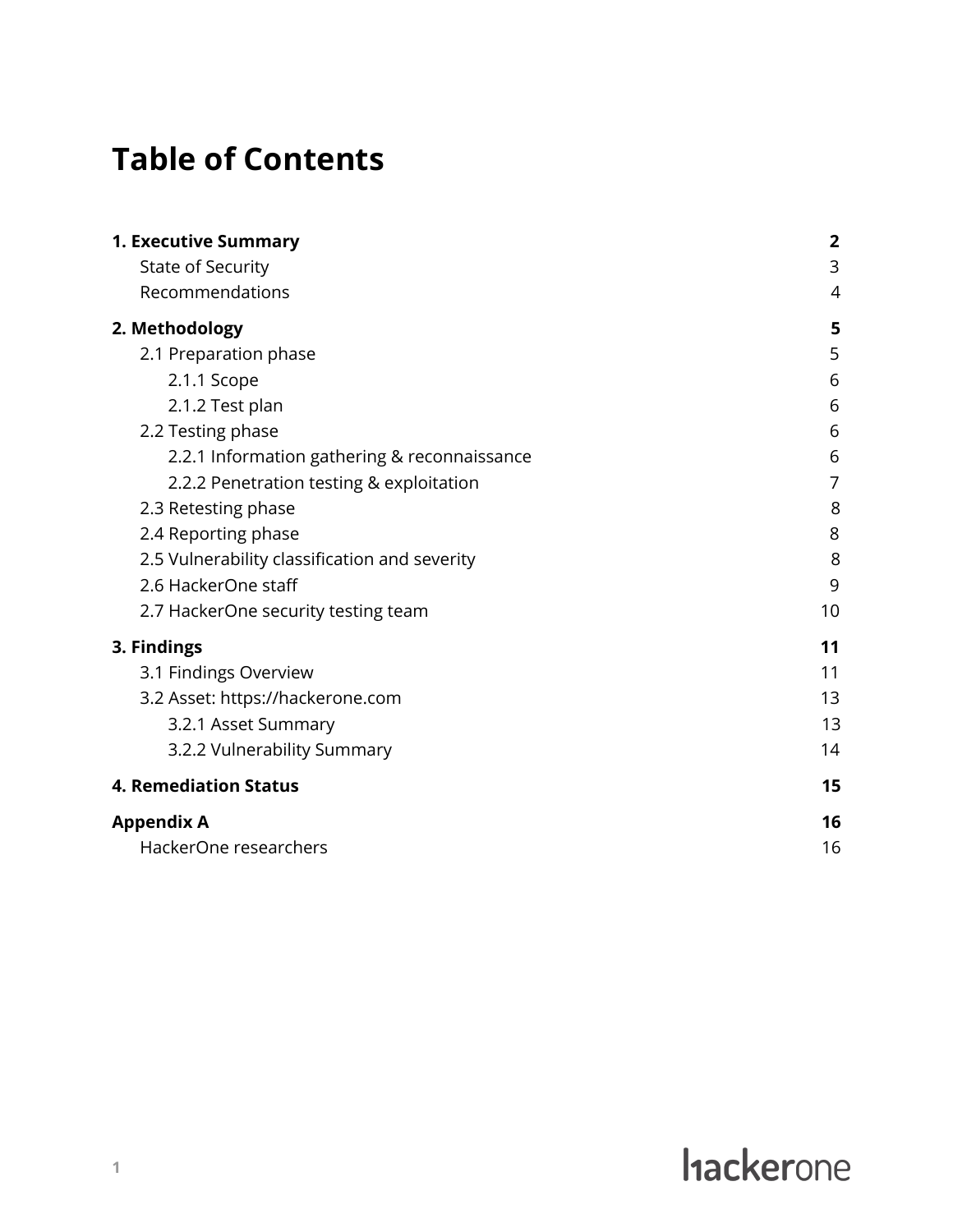# <span id="page-2-0"></span>**1. Executive Summary**

\_\_\_\_\_\_

HackerOne (Customer) performed a HackerOne Pentest from February 24th, 2020 to March 9th, 2020 on its own applications. During this timeframe, 8 vulnerabilities were identified by 2 unique researchers.

During the assessment, 1 vulnerability was found that had a CVSS score of 7.0 or higher, rating either high or critical. These vulnerabilities represent the greatest immediate risk to HackerOne (Customer) and should be prioritized for remediation. Table 1 shows the in scope assets and breakdown of findings by severity per asset. Section 2.5 contains more information on how severity is calculated.

|                                                                                            | Critical    | <b>High</b> | Medium      | Low | <b>None</b>    | Σ              |
|--------------------------------------------------------------------------------------------|-------------|-------------|-------------|-----|----------------|----------------|
| https://hackerone.com                                                                      | $\mathbf 0$ | 1           |             | 4   | $\overline{2}$ | 8              |
| https://api.hackerone.com                                                                  | 0           | 0           | $\mathbf 0$ | 0   | 0              | $\overline{0}$ |
| https://hackerone-us-west-<br>2-production-attachments.<br>s3-us-west-2.amazonaws.c<br>om/ | $\mathbf 0$ | $\mathbf 0$ | $\mathbf 0$ | 0   | $\overline{0}$ | $\Omega$       |
|                                                                                            | 0           |             |             |     | 2              | 8              |



The security assessment was conducted using a crowd-sourced penetration testing methodology. From its community of over 700,000 hackers, HackerOne curated a set of top-tier researchers to focus on identifying vulnerabilities in HackerOne's (Customer) scope during the agreed-upon testing window, while abiding by the policies set forth by HackerOne (Customer). Chapter 2 contains more information about the methodology.

# **Hackerone**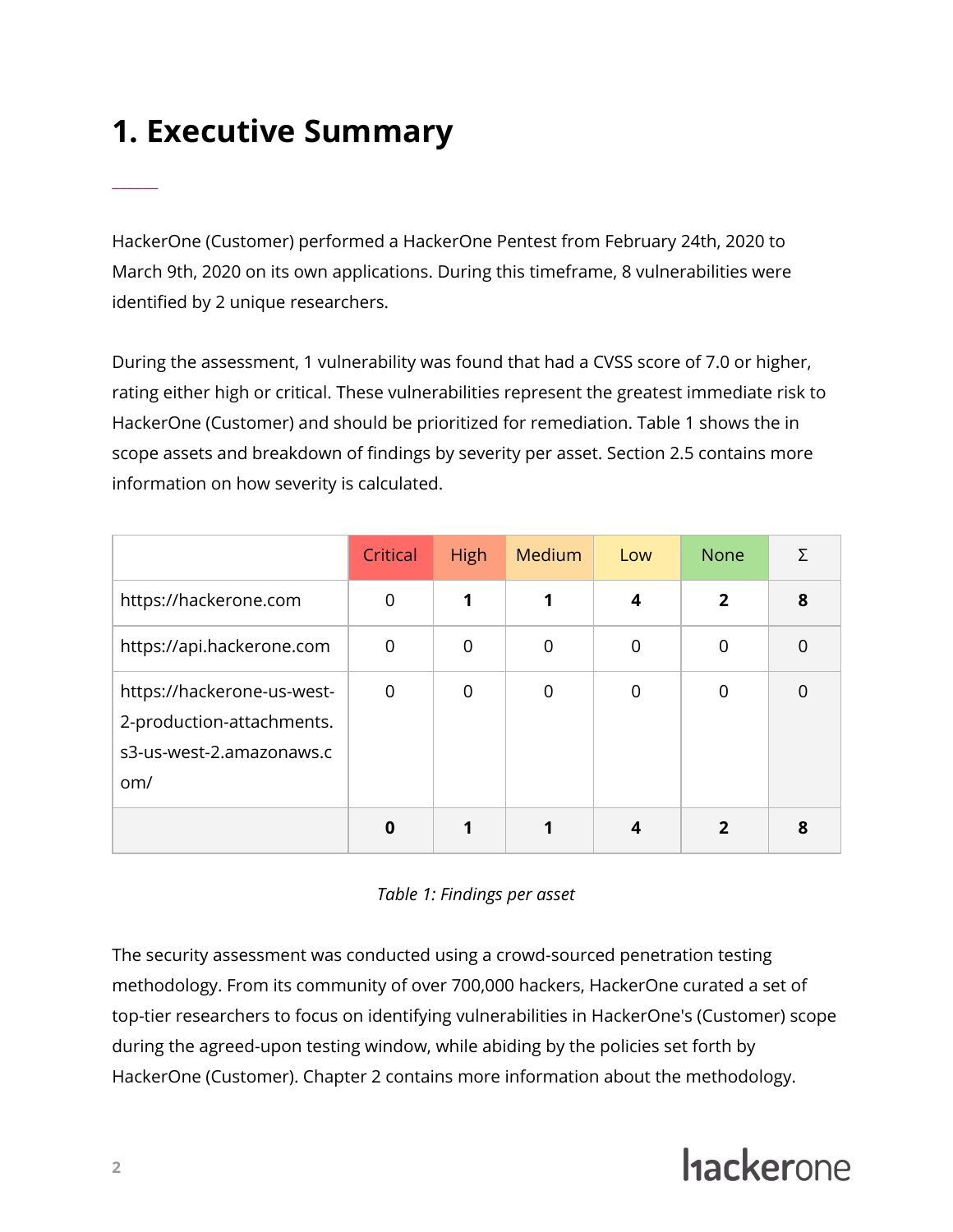The most common vulnerability type was Business Logic Errors. The most severe vulnerability found was an Information Disclosure in https://hackerone.com. This vulnerability could have been used by program team members to reveal the personal emails of HackerOne users they invite to their program.

### <span id="page-3-0"></span>**State of Security**

Maintaining a healthy security posture requires constant review and refinement of existing security processes. Running a HackerOne Pentest allows HackerOne's (Customer) internal security team to not only uncover specific vulnerabilities but gain a better understanding of the current security threat landscape.

Reviewing the remaining resolved reports for a root cause analysis can further educate HackerOne's internal development and security teams and allow manual or automated procedures to be put in place to weed out entire classes of vulnerabilities in the future. This proactive approach helps contribute to future proofing the security posture of HackerOne's (Customer) assets.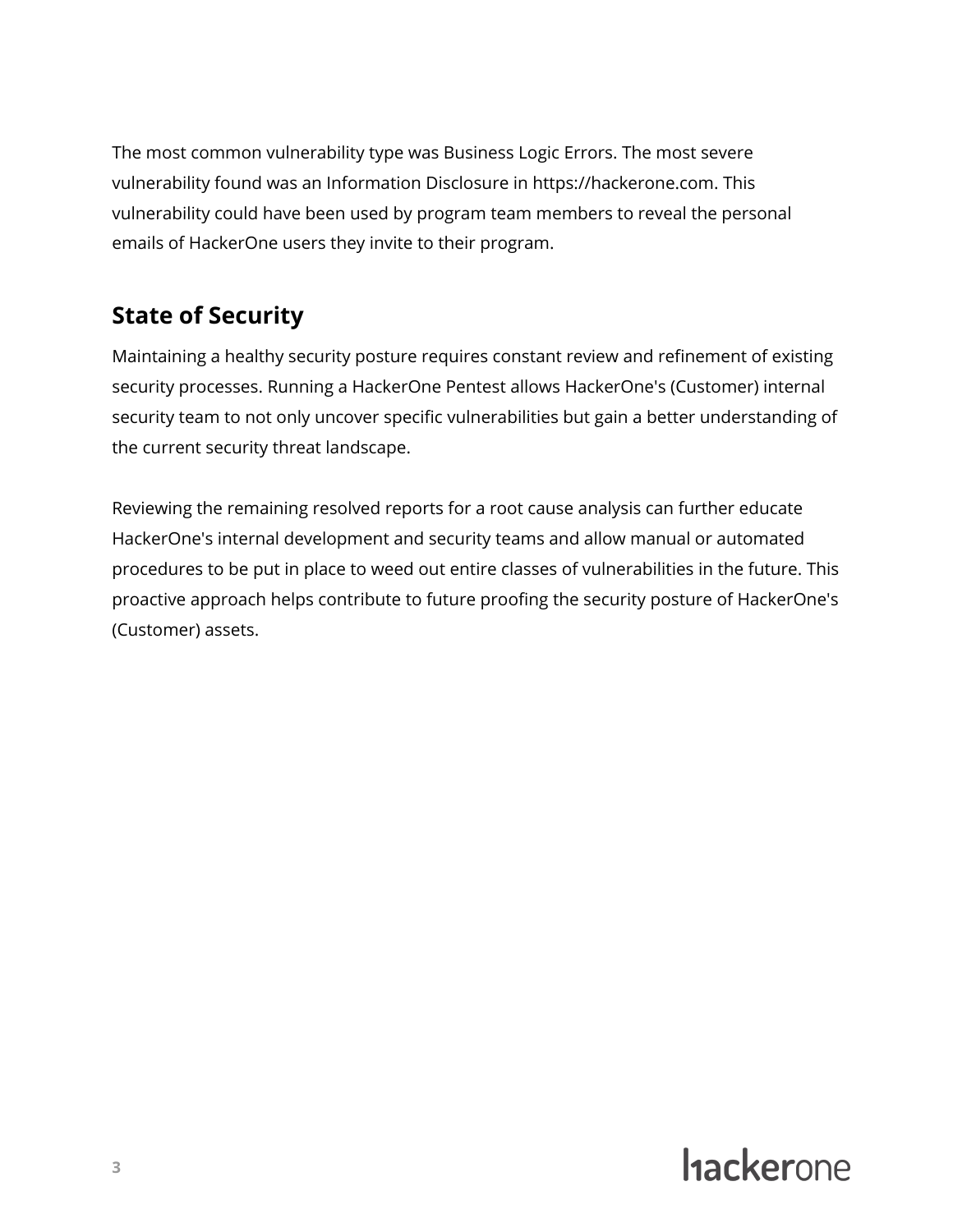### <span id="page-4-0"></span>**Recommendations**

Based on the results of this assessment, HackerOne has the following high-level key recommendation.

| <b>KEY RECOMMENDATION</b> |                                                                                                                                                                                                                                                                                                                                                                                                                                                                                          |  |  |
|---------------------------|------------------------------------------------------------------------------------------------------------------------------------------------------------------------------------------------------------------------------------------------------------------------------------------------------------------------------------------------------------------------------------------------------------------------------------------------------------------------------------------|--|--|
| <b>Key Issue</b>          | HackerOne (Customer) has multiple Access Control vulnerabilities<br>that allow users with less privileged roles to view/edit resources.<br>Certain sensitive user and program information were retrievable<br>via GraphQL.                                                                                                                                                                                                                                                               |  |  |
| <b>Recommendation</b>     | For each new endpoint developed and published in the GraphQL<br>schema, make sure to have an access control matrix of what each<br>role should be able to access and have QA automated tests<br>running for each new deployment. Since it can be hard doing this<br>for each new functionality, it could make sense to just make the<br>endpoint available to one particular rule and by default make it<br>completely unavailable (both read/write) to all the other possible<br>roles. |  |  |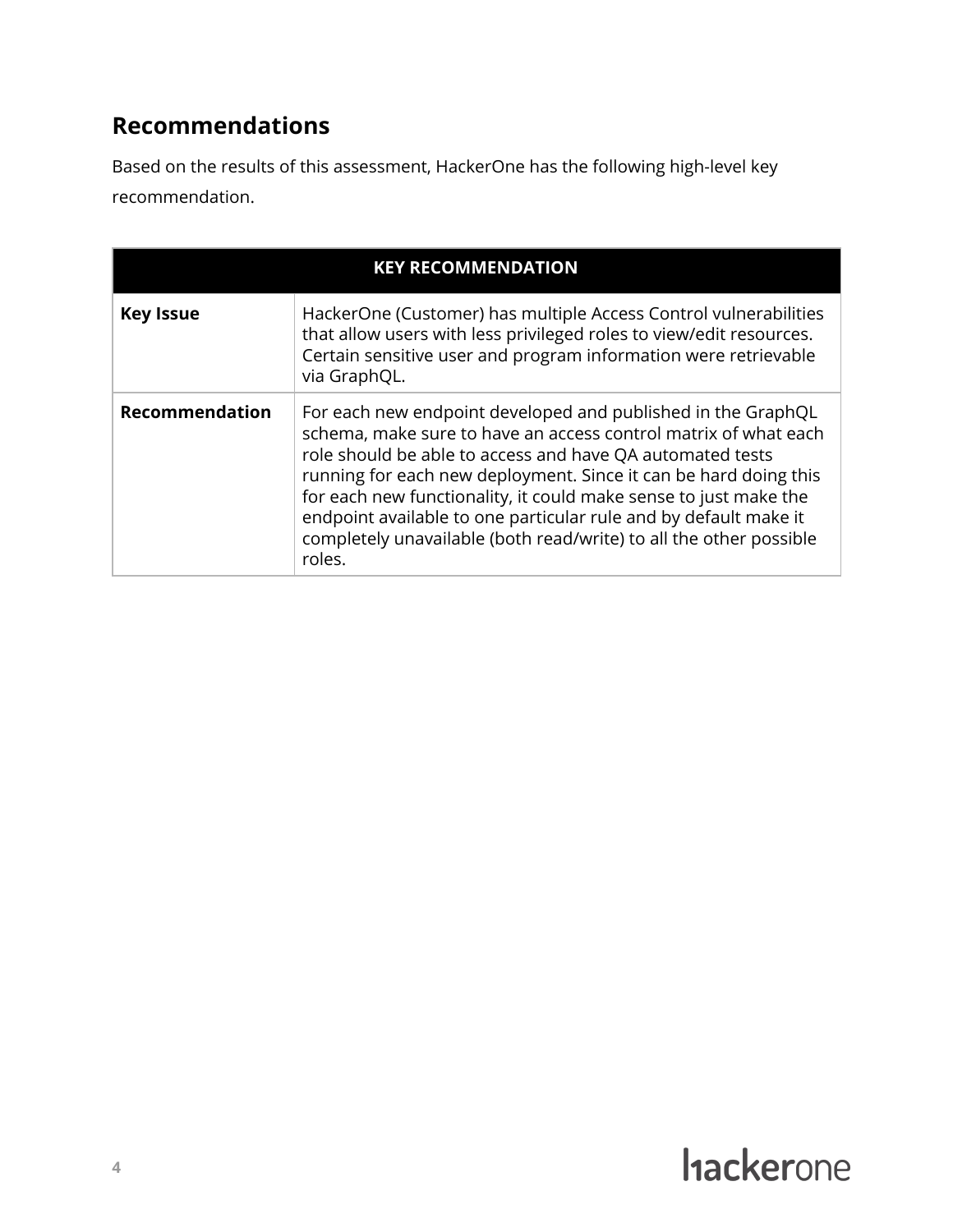# <span id="page-5-0"></span>**2. Methodology**

\_\_\_\_\_\_

HackerOne (Customer) performed a HackerOne Pentest. The following sections cover how the engagement was put together and performed.

### <span id="page-5-1"></span>**2.1 Preparation phase**

HackerOne (Customer) identified the types of vulnerabilities most important to them and understood the goal of this assessment. This collaborative process was used to:

- develop a scope for the engagement;
- determine what user permissions levels exist and which ones are in scope;
- determine a sufficient testing window;
- identify the areas of HackerOne's (Customer) scope that researchers should pay special attention to;
- and what types of vulnerabilities HackerOne (Customer) is most interested in testing for.

All of this information was then placed into a "Security Page", also known as the rules of engagement. From its community of over 700,000 hackers, HackerOne curated a set of top-tier researchers to focus on identifying vulnerabilities in HackerOne's (Customer) scope during the agreed-upon testing window, while following the guidelines and instructions from the Security Page. The hand-chosen researchers were tailored based on the size of the scope and the types of assets that were in scope to ensure broad coverage of skill and experience.

During the preparation phase, a testing window from February 24th, 2020 to March 9th, 2020 was agreed-upon.

The contents of the Security Page were approved by HackerOne (Customer) before moving to the testing phase.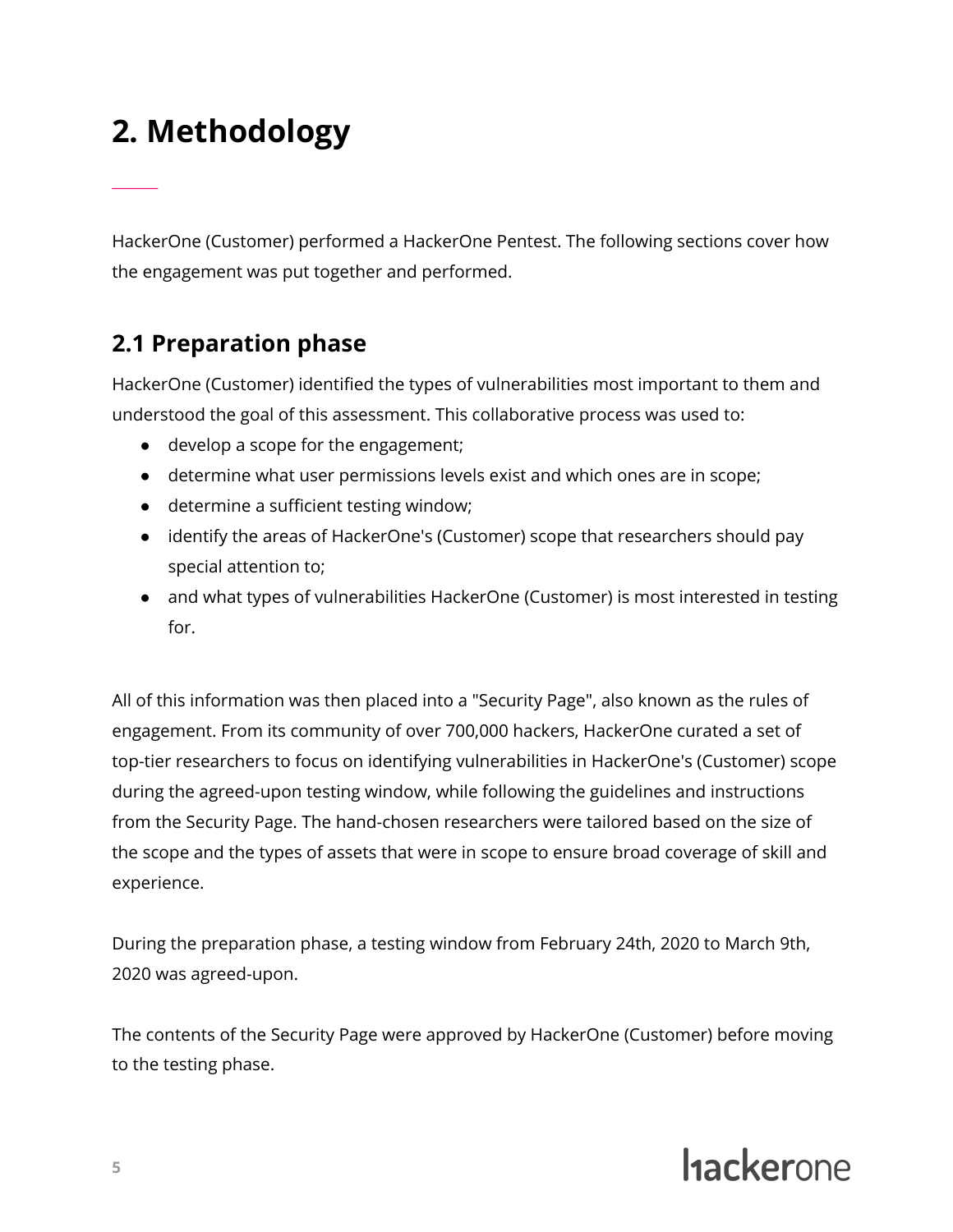### <span id="page-6-0"></span>2.1.1 Scope

During the preparation phase the following scope for the engagement was agreed-upon:

### **IN SCOPE ASSETS**

https://hackerone.com

https://api.hackerone.com

https://hackerone-us-west-2-production-attachments.s3-us-west-2.amazonaws.com/

### *Table 2: In-scope assets*

### <span id="page-6-1"></span>2.1.2 Test plan

The selected researchers were able to create and use their own accounts in order to test for vulnerabilities within the agreed-upon scope. The researchers were given access to programs that represented a variety of product editions and had various features enabled. All testing took place in production environments.

### <span id="page-6-2"></span>**2.2 Testing phase**

### <span id="page-6-3"></span>2.2.1 Information gathering & reconnaissance

The information gathering and reconnaissance step is the critical starting point for every researcher. This step is used to explore the boundaries of the targets in scope and develop a plan of attack. Each member of the security research team is encouraged to be creative in uncovering what may have been missed with conventional reconnaissance steps and tools, using unique methodologies and techniques. This includes but is not limited to:

- Conventional port and banner scanning using tools such as nmap and masscan
- DNS discovery and subdomain enumeration
- Reviewing certificate transparency records
- Exploration of Shodan and Censys public data
- Enumeration of possible hidden web directories
- Content spidering and crawling using tools such as Burp Suite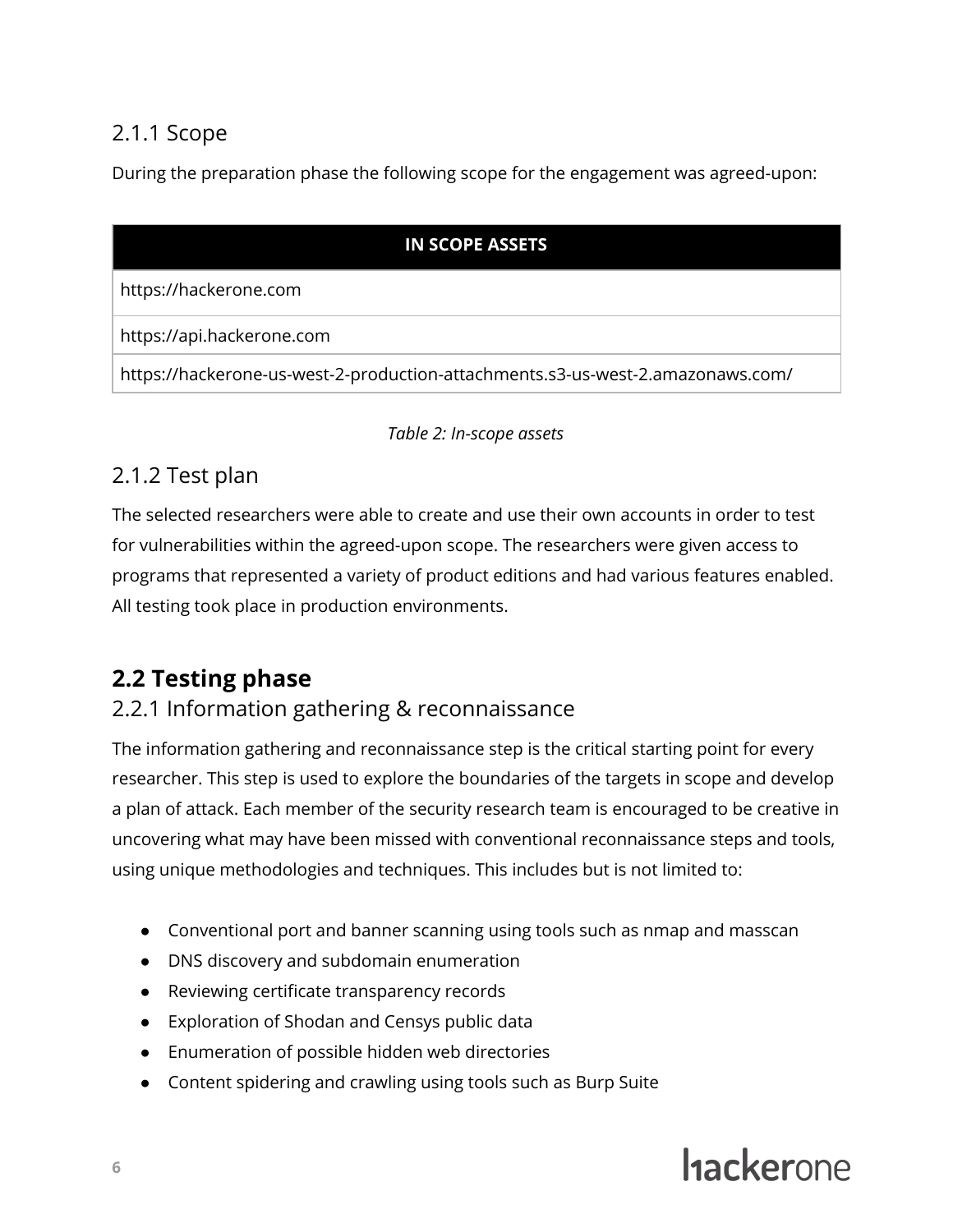HackerOne further facilitates this testing by providing the testing team useful documentation and guides to allow hackers to consume the service in the same manner used by a typical customer.

### <span id="page-7-0"></span>2.2.2 Penetration testing & exploitation

Upon starting the testing phase, all eligible researchers selected in the preparation phase were invited to participate in the engagement. A list of researchers that participated is available in Appendix A. The testing period ran from February 24th, 2020 through March 9th, 2020.

HackerOne's methodology encourages the use of individual tools and methods by each researcher. This ensures diversity in the testing and realistically simulates real-world attacks while also putting emphasis on vulnerabilities that are exploitable and have great impact. It also ensures that new tools and techniques can be used in the testing. While individuality in testing methodology is encouraged, researchers ascribe to [OWASP](https://www.owasp.org/index.php/Main_Page)'s (Open Web Application Security Project) standard testing techniques to uncover issues (e.g. OWASP Top 10) within HackerOne's (Customer) scope. HackerOne also actively encourages creative thinking by its researchers to combine potentially low-severity vulnerabilities into greater bugs that can have more impact, also known as "chaining".

Additionally, HackerOne's team of security analysts validated each vulnerability as they were reported throughout the testing phase. They also categorized all identified vulnerabilities against the [CWE](https://cwe.mitre.org/about/) (Common Weakness Enumeration) standard, as well as assigned a severity rating based on the [CVSS](https://www.first.org/cvss) v3.0 (Common Vulnerability Scoring System) standard, providing consistent, easy to understand guidelines on the severity of each finding. Each finding was made available immediately to HackerOne (Customer) through HackerOne's vulnerability management platform.

Throughout the testing phase, HackerOne continuously managed the engagement to maximize output and ensure the focus areas of the engagement are thoroughly covered.

# **Hackerone**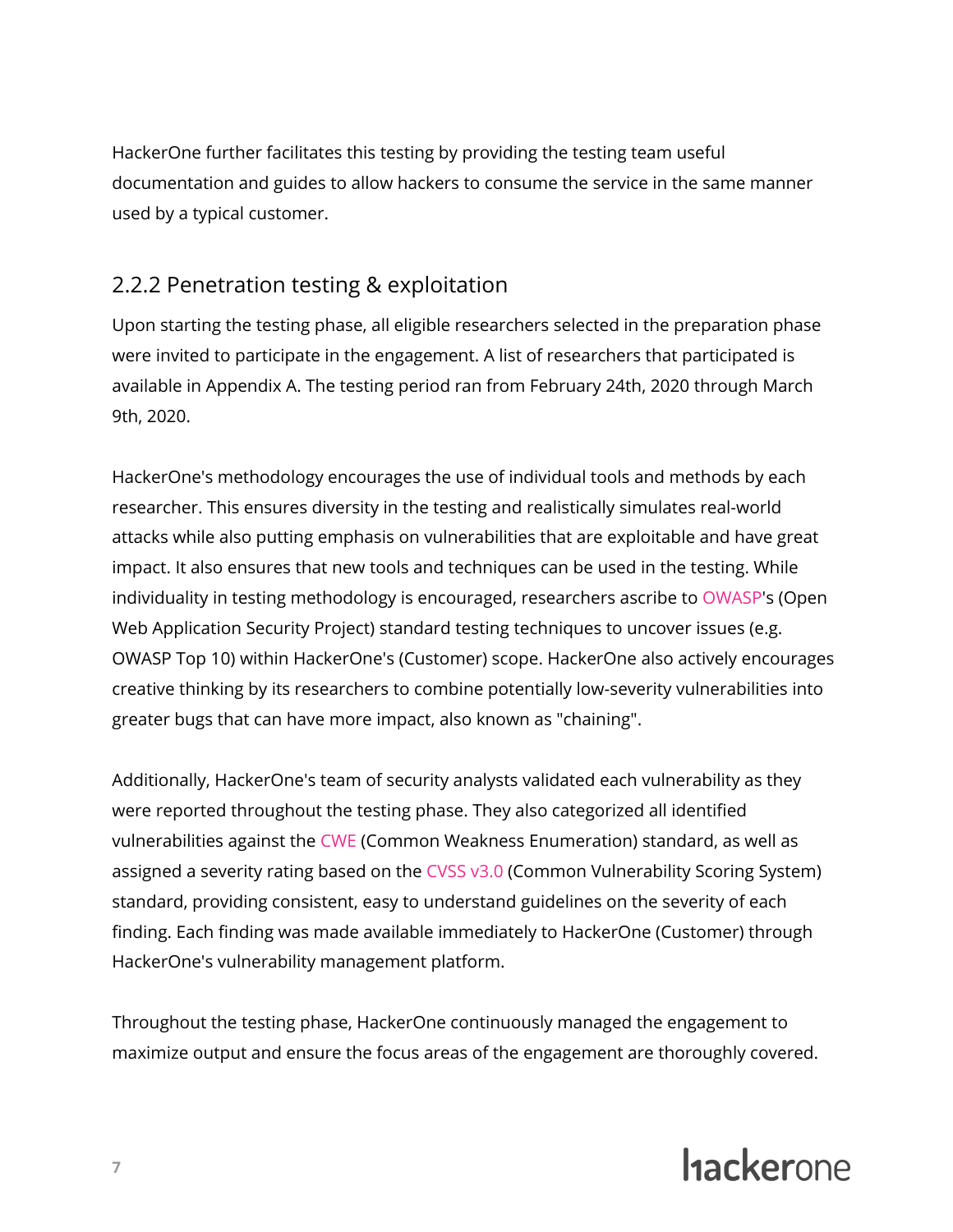### <span id="page-8-0"></span>**2.3 Retesting phase**

While HackerOne (Customer) worked to resolve any identified vulnerabilities, HackerOne kicked off a retest of those findings to ensure they are no longer reproducible.

HackerOne believes in the power of many and uses its community of researchers to ensure vulnerabilities are not only fixed but are fixed thoroughly and a mitigation can't be bypassed. Each retest was completed individually by multiple researchers for increased confidence the deployed mitigation is functioning as intended.

### <span id="page-8-1"></span>**2.4 Reporting phase**

At the conclusion of the engagement, HackerOne worked with HackerOne (Customer) to analyze the results of the testing phase and identify any potential trends in vulnerabilities found across HackerOne's (Customer) assets and key recommendations. The results of the engagement and post-engagement analysis were then summarized in this report. The final report was discussed with and approved by HackerOne (Customer) during an engagement wrap-up meeting.

Any identified vulnerabilities were made available immediately through HackerOne's vulnerability management platform to ensure quick action can be taken by HackerOne (Customer).

### <span id="page-8-2"></span>**2.5 Vulnerability classification and severity**

To categorize vulnerabilities according to a commonly understood vulnerability taxonomy, HackerOne uses the industry standard Common Weakness Enumeration (CWE). CWE is a community-developed taxonomy of common software security weaknesses. It serves as a common language, a measuring stick for software security tools, and as a baseline for weakness identification, mitigation, and prevention efforts.

To rate the severity of vulnerabilities, HackerOne uses the industry standard Common Vulnerability Scoring System (CVSS) to calculate severity for each identified security vulnerability. CVSS provides a way to capture the principal characteristics of a vulnerability,

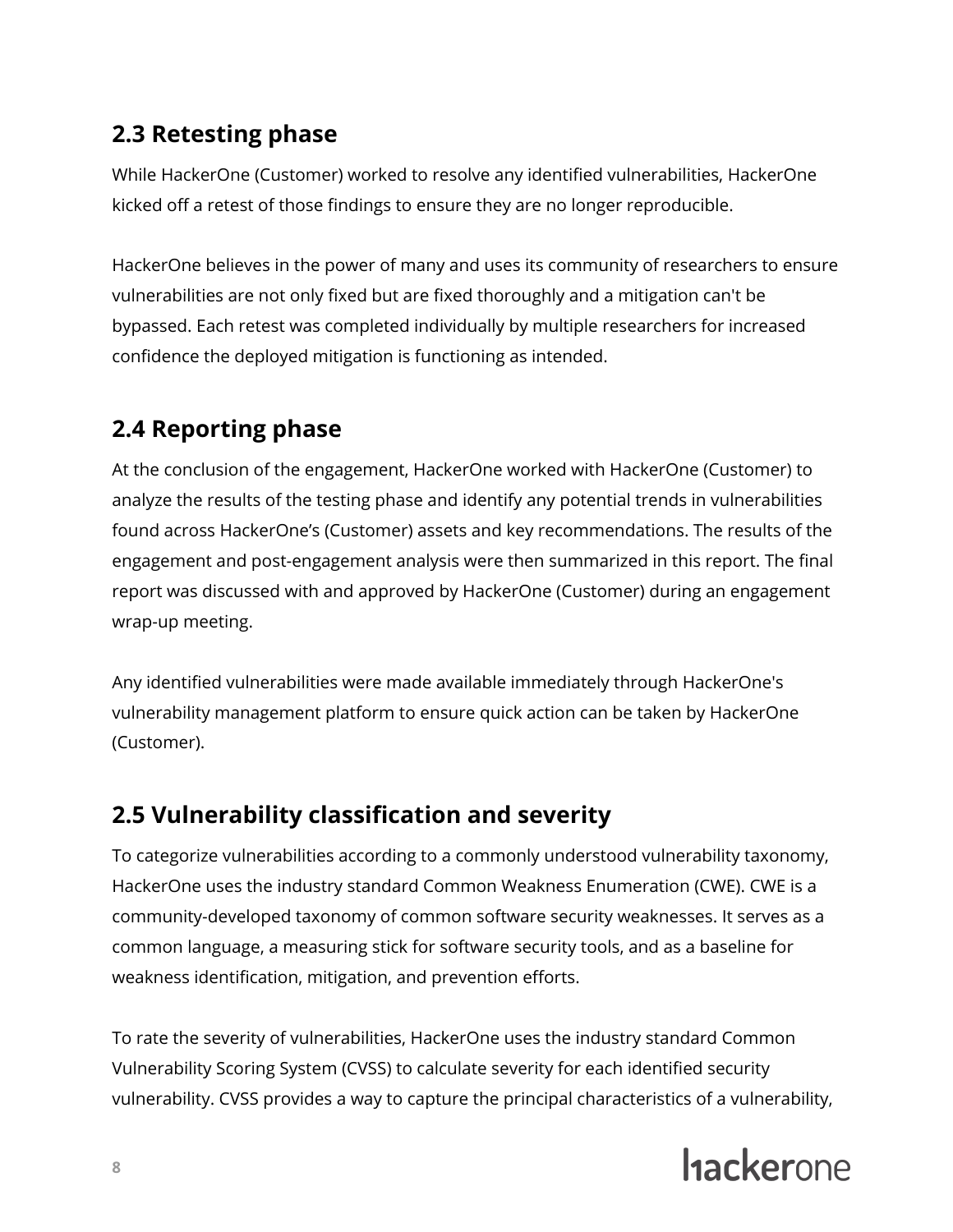and produce a numerical score reflecting its severity, as well as a textual representation of that score.

To help prioritize vulnerabilities and assist vulnerability management processes, HackerOne translates the numerical CVSS rating to a qualitative representation (such as low, medium, high, and critical):

- **Critical:** CVSS rating 9.0 10
- **High:** CVSS rating 7.0 8.9
- **Medium:** CVSS rating 4.0 6.9
- **Low:** CVSS rating 0.1 3.9
- \\\\ **None:** CVSS rating 0.0

More information about CWE can be found on MITRE's website: [https://cwe.mitre.org/.](https://cwe.mitre.org/)

More information about CVSS can be found on the Forum for Incident Response and Security Teams' (FIRST) website: [https://www.first.org/cvss.](https://www.first.org/cvss)

### <span id="page-9-0"></span>**2.6 HackerOne staff**

The following individual at HackerOne managed this engagement and produced this report:

- **Antoine, Technical Program Manager**
	- antoine@hackerone.com

Please feel free to contact this individual with any questions or concerns you have around the engagement or this document.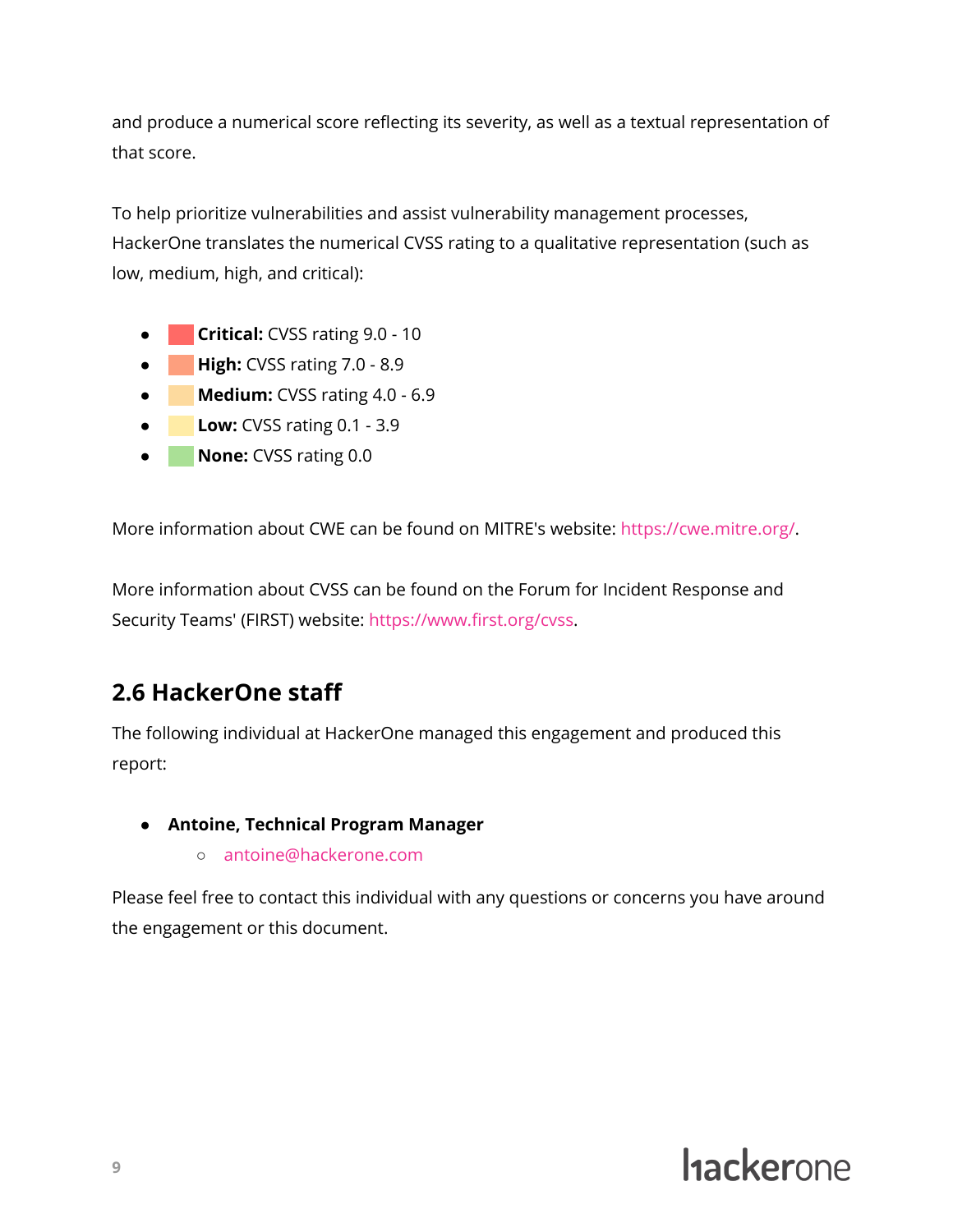### <span id="page-10-0"></span>**2.7 HackerOne security testing team**

During the engagement, 3 hand-picked researchers participated in this assessment. The first vulnerability was identified on February 28, 2020. Hackers from 3 different countries participated.

A full list of researchers that participated can be found in Appendix A.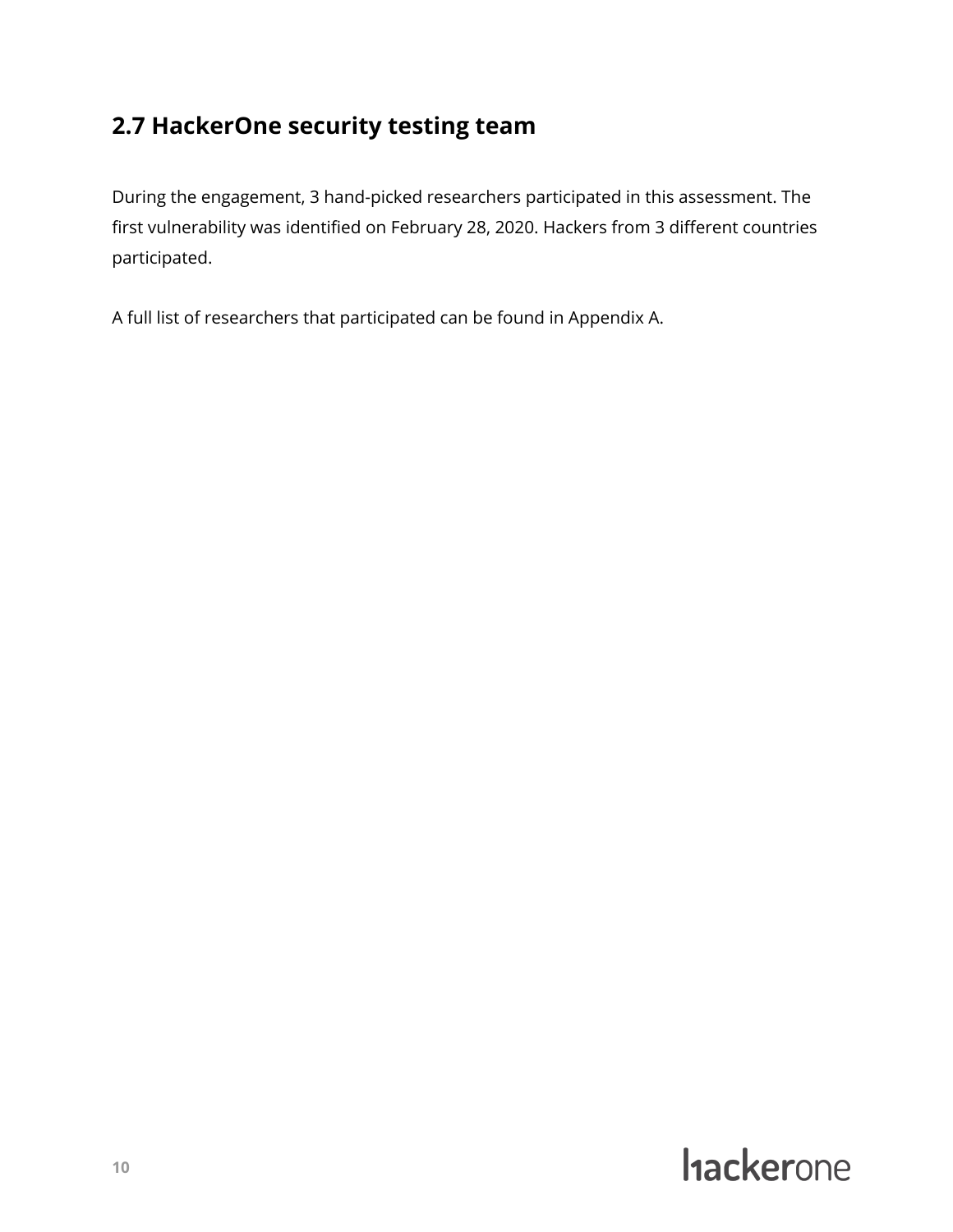# <span id="page-11-0"></span>**3. Findings**

 $\overline{\phantom{a}}$ 

This chapter contains the results of the security assessment. Findings are sorted by their severity and grouped by the asset and CWE classification. Each asset section will contain a summary. Table 1 in the executive summary contains the total number of identified security vulnerabilities per asset per risk indication. All findings were entered in the HackerOne Platform, which is the authoritative source for the information on the vulnerabilities and can be referred to for details about each finding using the stated reference number in the asset vulnerability summary.

### <span id="page-11-1"></span>**3.1 Findings Overview**

During the engagement, 8 unique vulnerabilities were found across 5 different vulnerability categories (CWE). The most common vulnerability type was Business Logic Errors with 3 unique reports. Vulnerabilities of the following kinds were identified:

- Business Logic Errors (CWE-840)
- Improper Authorization (CWE-285)
- Information Disclosure (CWE-200)
- Incorrect Authorization (CWE-863)
- Modification of Assumed-Immutable Data (MAID) (CWE-471)

Table 3 shows a visualization of how HackerOne's assets performed against the most common types of vulnerabilities as defined by the OWASP Top 10.

| <b>OWASP TOP 10 CATEGORY</b> | <b>TEST</b><br><b>RESULT</b> | <b>FINDINGS</b>                   |
|------------------------------|------------------------------|-----------------------------------|
| Injection                    |                              | Nothing Significant<br>Discovered |

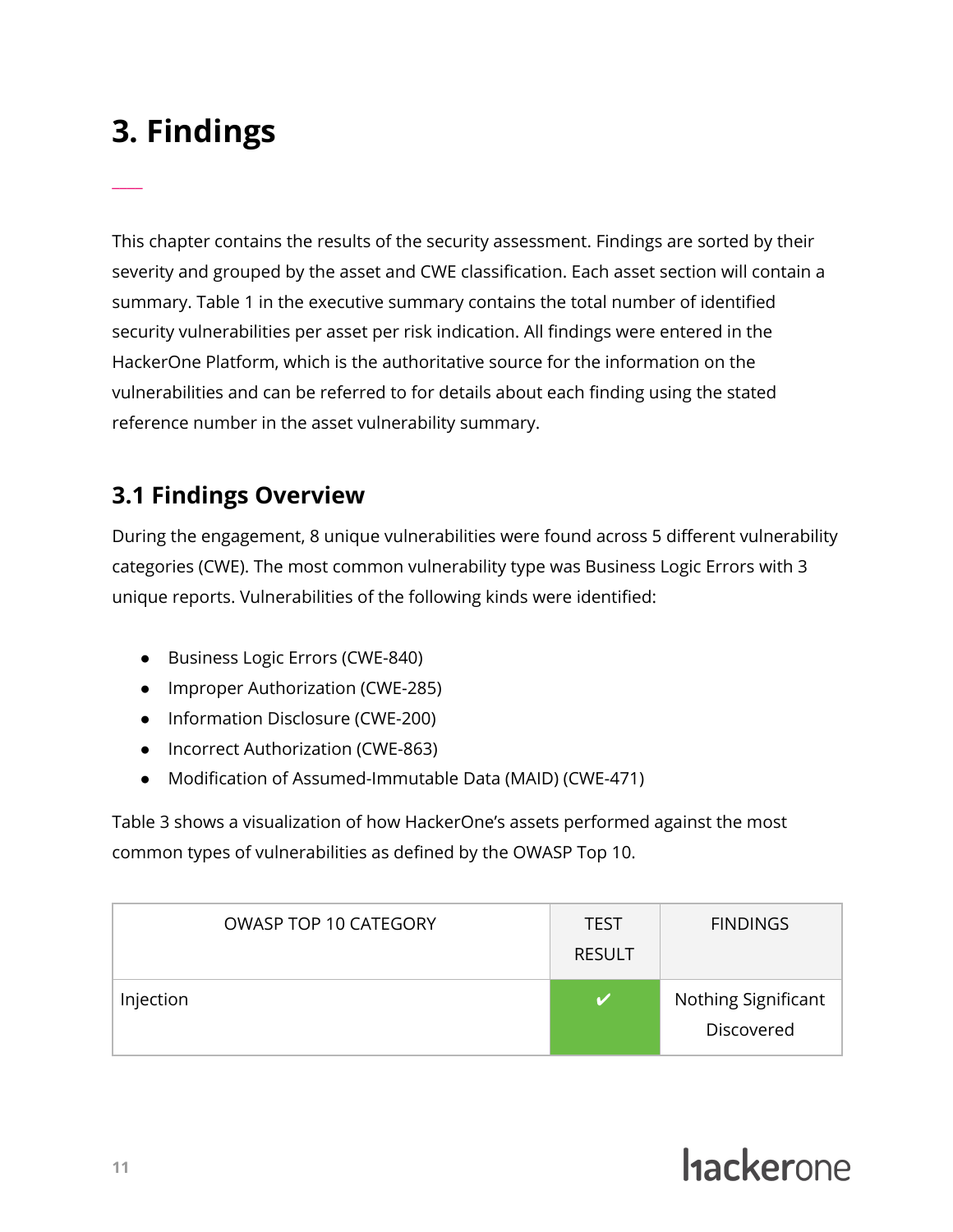| <b>Broken Authentication</b>                |                           | Nothing Significant<br>Discovered                                |
|---------------------------------------------|---------------------------|------------------------------------------------------------------|
| Sensitive Data Exposure                     | $\pmb{\mathsf{x}}$        | 2 Findings<br>Report #812138<br>Report #807448                   |
| XML External Entities (XXE)                 | V                         | Nothing Significant<br>Discovered                                |
| <b>Broken Access Control</b>                | $\boldsymbol{\mathsf{x}}$ | 3 Findings<br>Report #811138<br>Report #815467<br>Report #816143 |
| <b>Security Misconfiguration</b>            | $\boldsymbol{\mathsf{x}}$ | 3 Findings<br>Report #808975<br>Report #813300<br>Report #808755 |
| Cross-Site Scripting (XSS)                  | V                         | Nothing Significant<br>Discovered                                |
| Cross-Site Request Forgery (CSRF)           | ✓                         | Nothing Significant<br>Discovered                                |
| <b>Insecure Deserialization</b>             |                           | Nothing Significant<br>Discovered                                |
| Using Components with Known Vulnerabilities | V                         | Nothing Significant<br>Discovered                                |
| Unvalidated Redirects and Forwards          | V                         | Nothing Significant<br>Discovered                                |

*Table 3: Vulnerabilities by OWASP Top 10 category*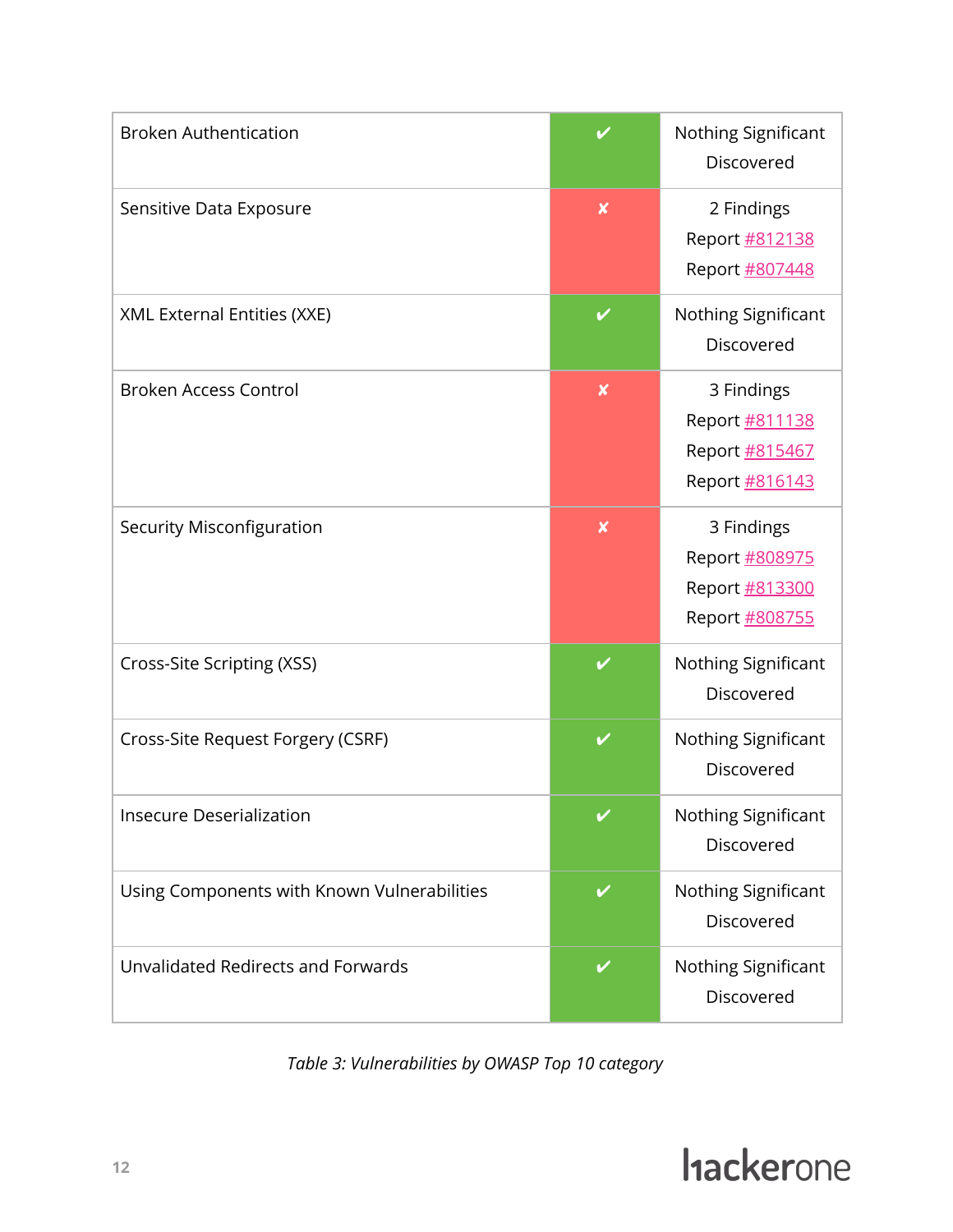Exploring the findings further by their actual vulnerability type as defined by CWE, Table 4 shows the number of individual findings and its distribution of severity.

|                                                     | Critical | High     | Medium   | Low      | <b>None</b> |
|-----------------------------------------------------|----------|----------|----------|----------|-------------|
| <b>Business Logic Errors</b>                        |          | 0        | 0        | 3        | 0           |
| <b>Information Disclosure</b>                       | O        |          |          | $\Omega$ | $\Omega$    |
| <b>Incorrect Authorization</b>                      |          | $\Omega$ | $\Omega$ | $\Omega$ |             |
| Improper Authorization                              | ∩        | $\Omega$ | $\Omega$ | $\Omega$ |             |
| Modification of<br>Assumed-Immutable Data<br>(MAID) |          | $\Omega$ | $\Omega$ |          | $\Omega$    |

### *Table 4: Severity distribution across vulnerability types*

Vulnerabilities were found in the following assets:

● https://hackerone.com

There were no vulnerabilities found in the following assets:

- https://api.hackerone.com
- https://hackerone-us-west-2-production-attachments.s3-us-west-2.amazonaws.com

### <span id="page-13-0"></span>**3.2 Asset: https://hackerone.com**

### <span id="page-13-1"></span>3.2.1 Asset Summary

This is the main application that handles the majority of user action. The asset allows the user to create and modify programs and personal profiles. It also handles vulnerability submissions. For this engagement, the main functionality tested related to programs and their relation to hackers and other programs.

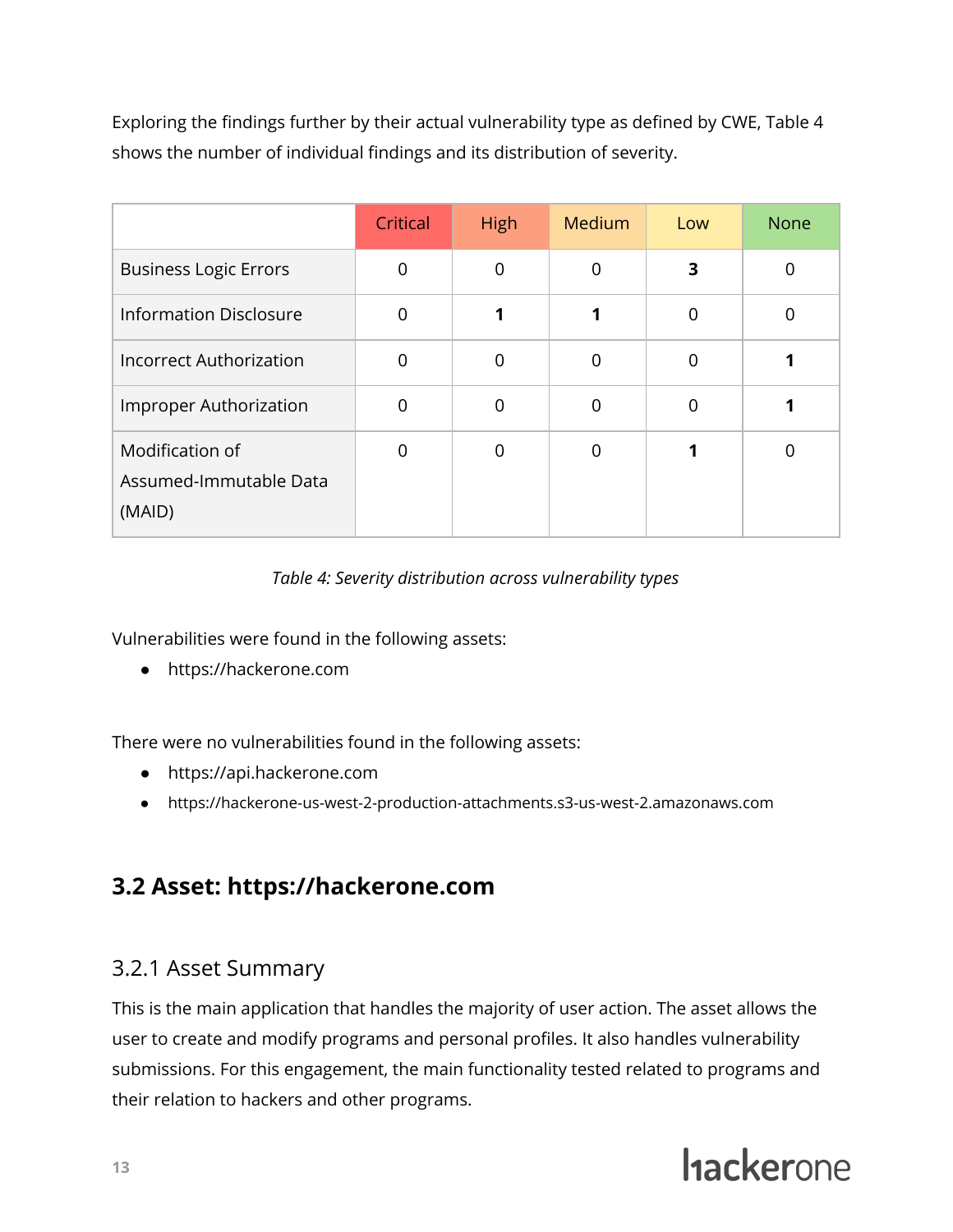### <span id="page-14-0"></span>3.2.2 Vulnerability Summary

During the security assessment, 8 security vulnerabilities were identified in this asset.

| <b>VULNERABILITY TITLE</b>                                                                                                              | <b>SEVERITY</b> | <b>CWE</b>                                          |
|-----------------------------------------------------------------------------------------------------------------------------------------|-----------------|-----------------------------------------------------|
| #807448 Customer private program can<br>disclose email any users through invited<br>via username                                        | High (7.5)      | <b>Information Disclosure</b>                       |
| #812138 Getting information about an<br>endpoint<br>`/sfdc_agile_accelerator_settings`via<br>GraphQL who have permission<br>`read-only` | Medium (4.4)    | <b>Information Disclosure</b>                       |
| #808975 Rounding errors on rewarding<br>a bounty leads to bypassing the 20% H1<br>commission fee                                        | Low (3.5)       | <b>Business Logic Errors</b>                        |
| #808755 Mismatch between frontend<br>and backend validation via<br>`ban_researcher` leads to H1 support<br>and hackers email spam       | Low (3.5)       | <b>Business Logic Errors</b>                        |
| #813300 Changes to data in a CVE<br>request after draft via GraphQL query                                                               | Low (2.6)       | Modification of<br>Assumed-Immutable Data<br>(MAID) |
| #816143 A team member of the<br>program with Report rights can ban the<br>Admin                                                         | Low (2.0)       | <b>Business Logic Errors</b>                        |
| #811138 Program owners are able to<br>bypass hacker's invite preference by<br>using username@wearehackerone.com                         | None (0.0)      | <b>Incorrect Authorization</b>                      |
| #815467 Disclosure of private handles<br>that conducted checks/discover                                                                 | None (0.0)      | Improper Authorization                              |

*Table 5: Findings in https://hackerone.com*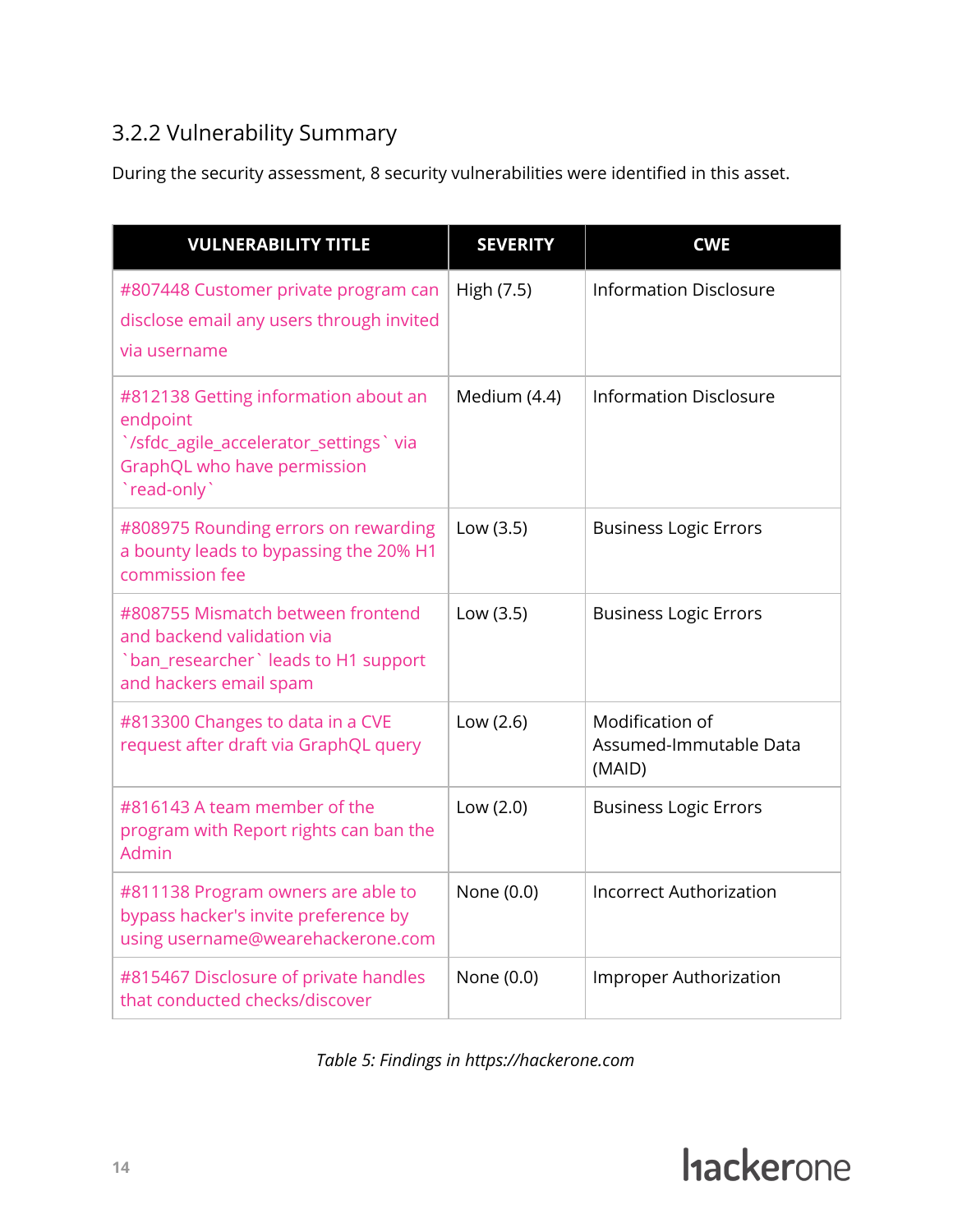## <span id="page-15-0"></span>**4. Remediation Status**

 $\overline{\phantom{a}}$ 

HackerOne (Customer) engaged HackerOne to retest the findings made during the assessment to ensure vulnerabilities were patched properly. HackerOne believes in the power of many and uses its community of researchers to ensure vulnerabilities are not only fixed but are fixed thoroughly and a mitigation can't be bypassed. Each retest was completed individually by multiple researchers for increased confidence the deployed mitigation is functioning as intended. Table 6 shows the remediation status of each finding.

| <b>VULNERABILITY TITLE</b>                                                                                                         | <b>SEVERITY</b> | <b>REMEDIATION</b><br><b>STATUS</b> |
|------------------------------------------------------------------------------------------------------------------------------------|-----------------|-------------------------------------|
| #807448 Customer private program can disclose<br>email any users through invited via username                                      | High (7.5)      | Fixed (Mar 27, 2020)                |
| #812138 Getting information about an endpoint<br>`/sfdc_agile_accelerator_settings` via GraphQL who<br>have permission `read-only` | Medium (4.4)    | Fixed (Mar 17, 2020)                |
| #808755 Mismatch between frontend and backend<br>validation via `ban_researcher` leads to H1<br>support and hackers email spam     | Low (3.5)       | Fixed (Mar 16, 2020)                |
| #816143 A team member of the program with<br>Report rights can ban the Admin                                                       | Low (2.0)       | Fixed (Mar 16, 2020)                |
| #808975 Rounding errors on rewarding a bounty<br>leads to bypassing the 20% H1 commission fee                                      | Low (3.5)       | Fixed (Mar 20, 2020)                |
| #813300 Changes to data in a CVE request after<br>draft via GraphQL query                                                          | Low (2.6)       | Fixed (Mar 17, 2020)                |
| #815467 Disclosure of private handles that<br>conducted checks/discover                                                            | None (0.0)      | Fixed (Mar 30, 2020)                |
| #811138 Program owners are able to bypass<br>hacker's invite preference by using<br>username@wearehackerone.com                    | None (0.0)      | Fixed (Mar 17, 2020)                |

*Table 6: Summary of findings and status of remediation*